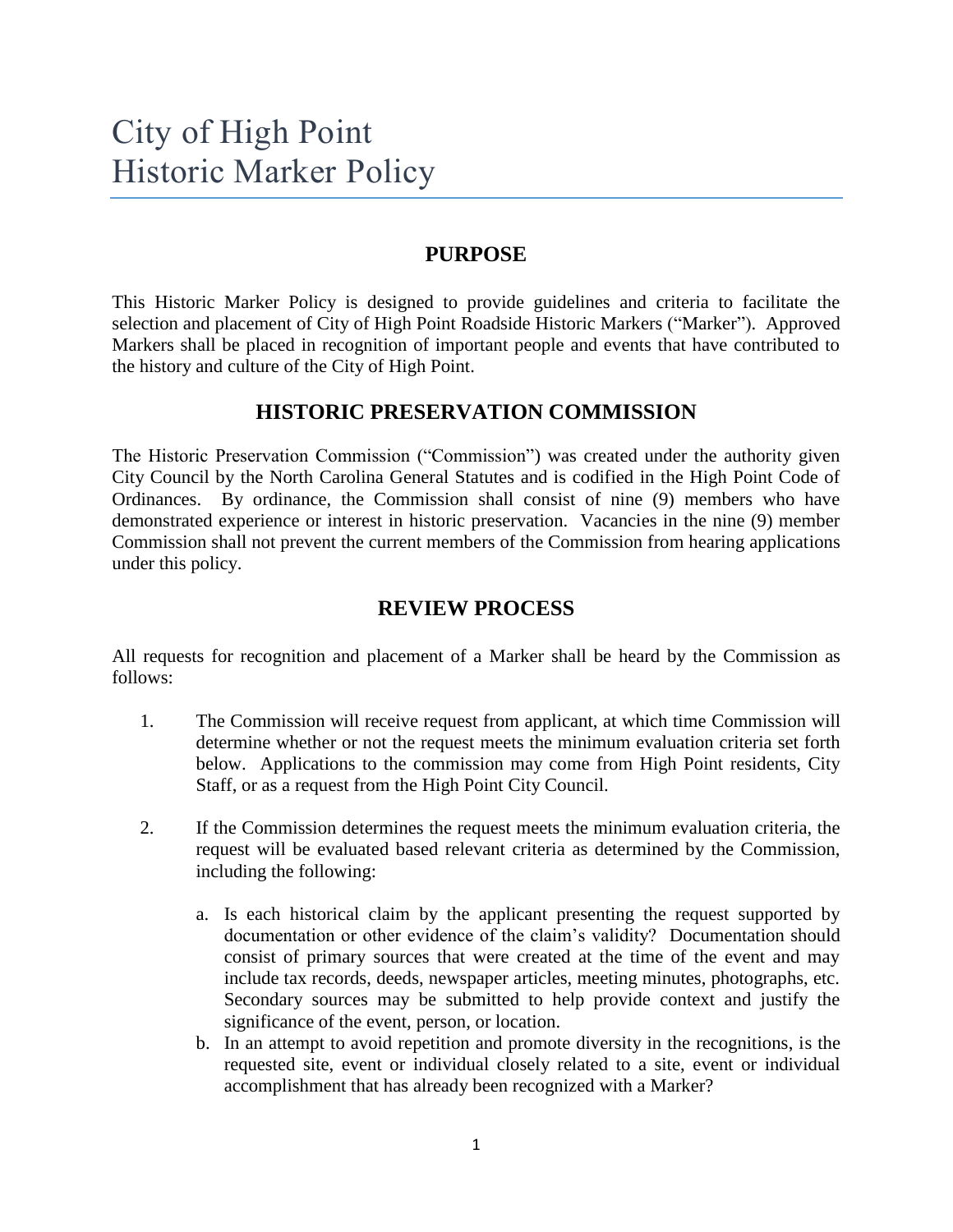- c. Has the site, event, or individual contribution maintained its significance over time?
- d. Is the site, event or individual recognized outside of High Point at state wide, national, or international levels?
- e. Marker proposals will be rejected if the Commission cannot authenticate or verify the historical information to its satisfaction. The Commission shall make the deciding rule if there is conflicting evidence.

# **MINIMUM EVALUATION CRITERIA**

The following criteria must be present and factually correct in order for the Historic Preservation Commission to review any request for placement of a Marker:

- 1. Any site or event requested to be recognized must be at least fifty (50) years old and for any individual to be recognized with a Marker, the individual's contribution that is the subject of the request must have occurred at least fifty (50) years before the request.
- 2. There may not be any current markers, public or private, currently recognizing the site or event within the City of High Point.
- 3. The location requested to be recognized must be within the corporate limits of the City of High Point and within public view.

# **VOTING AND RECOMMENDATION**

All applicants for Markers shall have the right, but not the obligation, to present their claim to the Commission. The Commission may limit the time and manner of the presentation. Upon hearing the claim, the Commission will vote to approve or deny the request for a Marker. If approved by majority vote, the Commission will forward a recommendation of approval to the City Council for final determination. The recommendation to the City Council shall be in writing and include the proposed language to be placed on the Marker. The Commission may set times throughout the year as they deem necessary to hear requests for Markers, but shall set forth at least two (2) dates annually for the hearing of such requests.

# **MARKER IDENTIFICATION AND INSCRIPTIONS**

All final marker titles and inscriptions shall be drafted by the Historic Preservation Commission and accompany their recommendation to the City Council for approval. The Commission may request input from the applicant regarding the final text of the Marker, but the final inscription shall be at the discretion of the Commission. The inscription shall only include acknowledged historical facts to the satisfaction of the Commission. The City Council shall have the authority to amend any inscription in so much as their amended text can be verified as historically accurate.